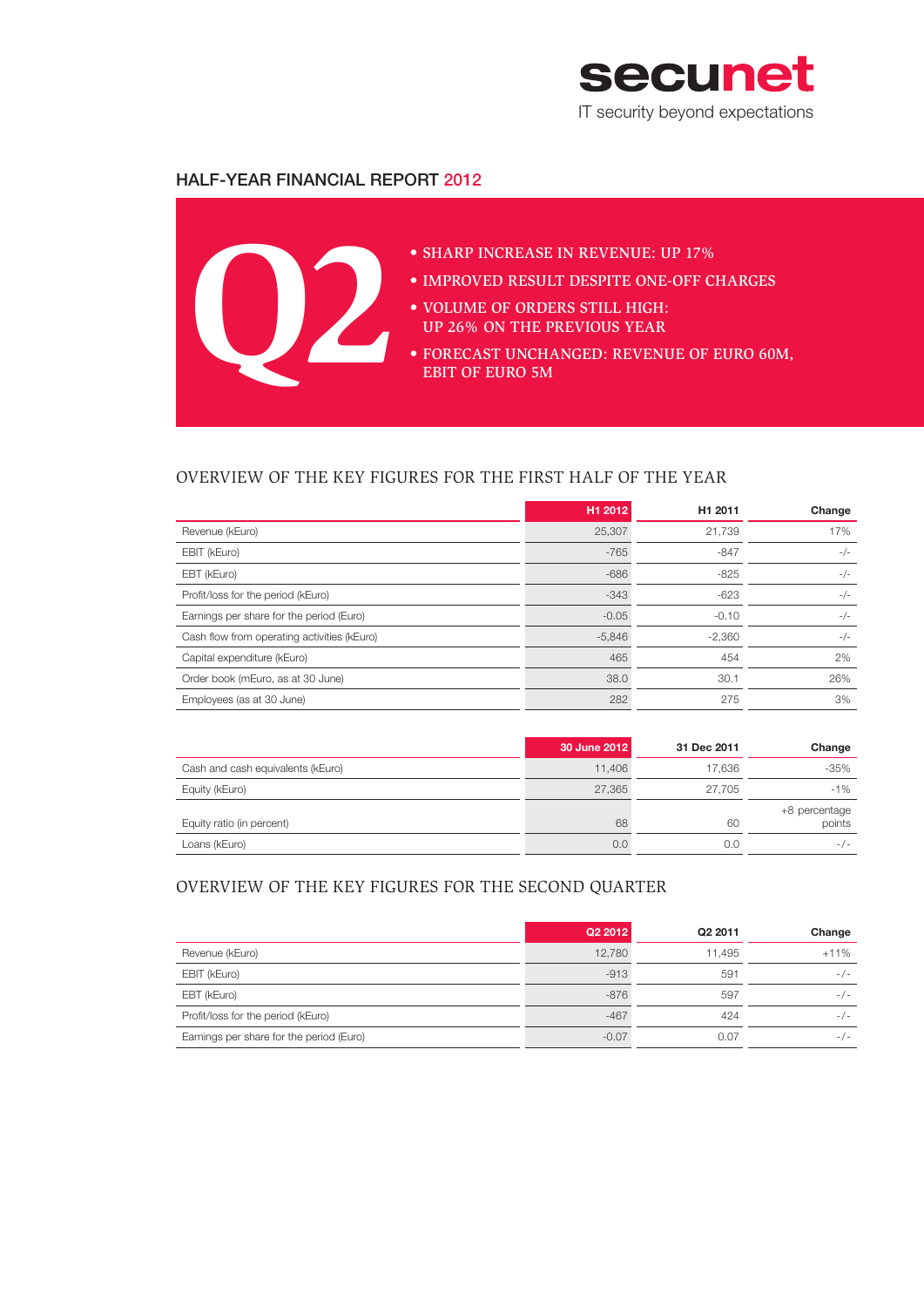# THE SECUNET SHARE

| Reuters     | YSNG.DE      |
|-------------|--------------|
| Bloomberg   | <b>YSN</b>   |
| <b>WKN</b>  | 727650       |
| <b>ISIN</b> | DE0007276503 |

|                              | 30 June 2012     | 30 June 2011      |
|------------------------------|------------------|-------------------|
| Price (Euro)                 | 10.79            | 10.90             |
| Number of shares             | 6.500.000        | 6,500,000         |
| Market capitalisation (Euro) | 70.135.000       | 70,850,000        |
| 52W high/low (Euro)          | H: 12.49/L: 8.50 | H: 12.69/L: 10.00 |

|                              | <b>H1 2012</b> | H1 2011 |
|------------------------------|----------------|---------|
| Average daily trading volume | 1.743          | .617    |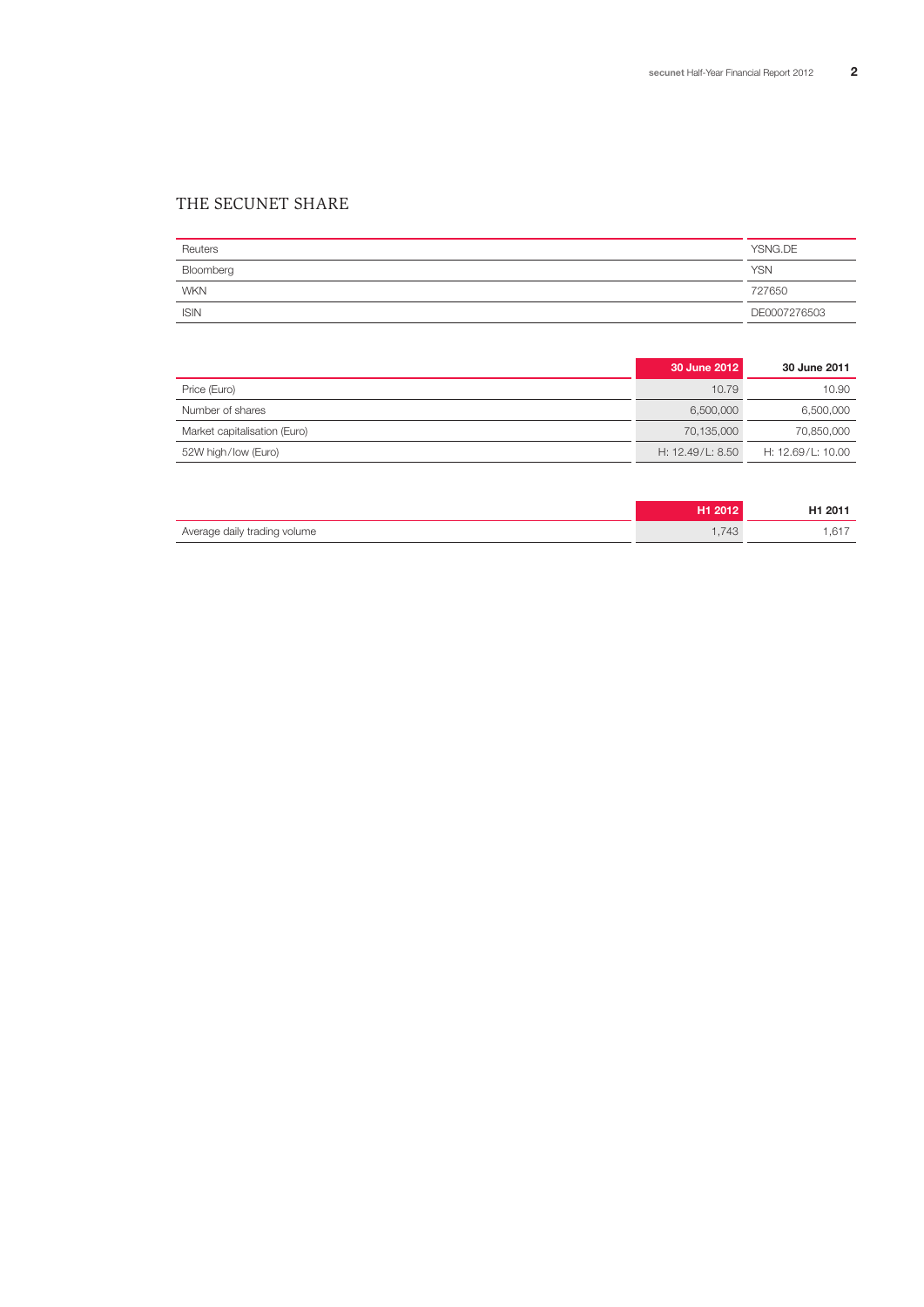# INTERIM GROUP MANAGEMENT REPORT FOR THE FIRST HALF OF 2012

# REVENUE PERFORMANCE

In the first half of 2012, the revenue of the secunet Group increased by Euro 3.6m or 17%, from Euro 21.7m in the previous year to Euro 25.3m. This increase is primarily attributable to strong growth in the service business (consulting and development). At the same time, hardware sales were up only slightly, while income from licences remained unchanged compared with the previous year.

In the second quarter of 2012, the Group generated revenue of Euro 12.8m; this represents a rise of Euro 1.3m or 11% on the previous year (Euro 11.5m).

## EARNINGS PERFORMANCE

For the period from January to June 2012, earnings before interest and taxes (EBIT) of the secunet Group were Euro -0.8m down on the previous year's level.

In the second quarter of 2011, an EBIT of Euro 0.6m had been achieved. However, in Q2 2012, the Group generated earnings before interest and taxes of Euro -0.9m. This is primarily due to one-off charges. So, the significant improvement in EBIT realised in the first quarter of 2012 did not continue in the second quarter.

An analysis of the individual cost items reveals the causes of this negative impact on earnings:

The cost of sales rose considerably in the first half of 2012, up 18% on the previous year, which made it the main factor dictating the trend in earnings. There are two main reasons for this increase in the cost of sales: firstly, the cost of purchased services rose. This was due to the sharp rise in capacity utilisation at secunet Security Networks AG as a result of pleasingly strong growth in the personnel-intensive service business. The need to serve customers on time therefore made it necessary to purchase services from third parties. Higher unplanned additional project expenses of Euro 0.6m in Q2 2012 also pushed up the cost of sales.

In the first half of 2012, distribution costs rose less sharply than revenue, up 4% (Euro +0.1m) on the previous year. This increase was driven primarily by higher personnel expenses.

Administrative costs rose during the period from January to June 2012 by 7% (Euro +0.1m) compared with the previous year. Here, too, the rise was smaller than that for revenue. As with the cost of sales, higher personnel expenses were the main contributor to the increase in administrative costs.

Compared with the first half of 2011, the financial result improved from kEuro 23 to kEuro 79: given the small scale, this only had a minor impact on the comprehensive income/loss. The negative earnings situation means that secunet profited from a tax benefit of kEuro 343 in the first half of 2012. In the previous year, this figure was kEuro 202. Overall, and despite the one-off charges, the Group profit for January to June improved from Euro -0.6m last year to Euro -0.3m in the current year (2012). Earnings per share for the first six months of 2012 total Euro -0.05; in the previous year, this figure stood at Euro -0.10.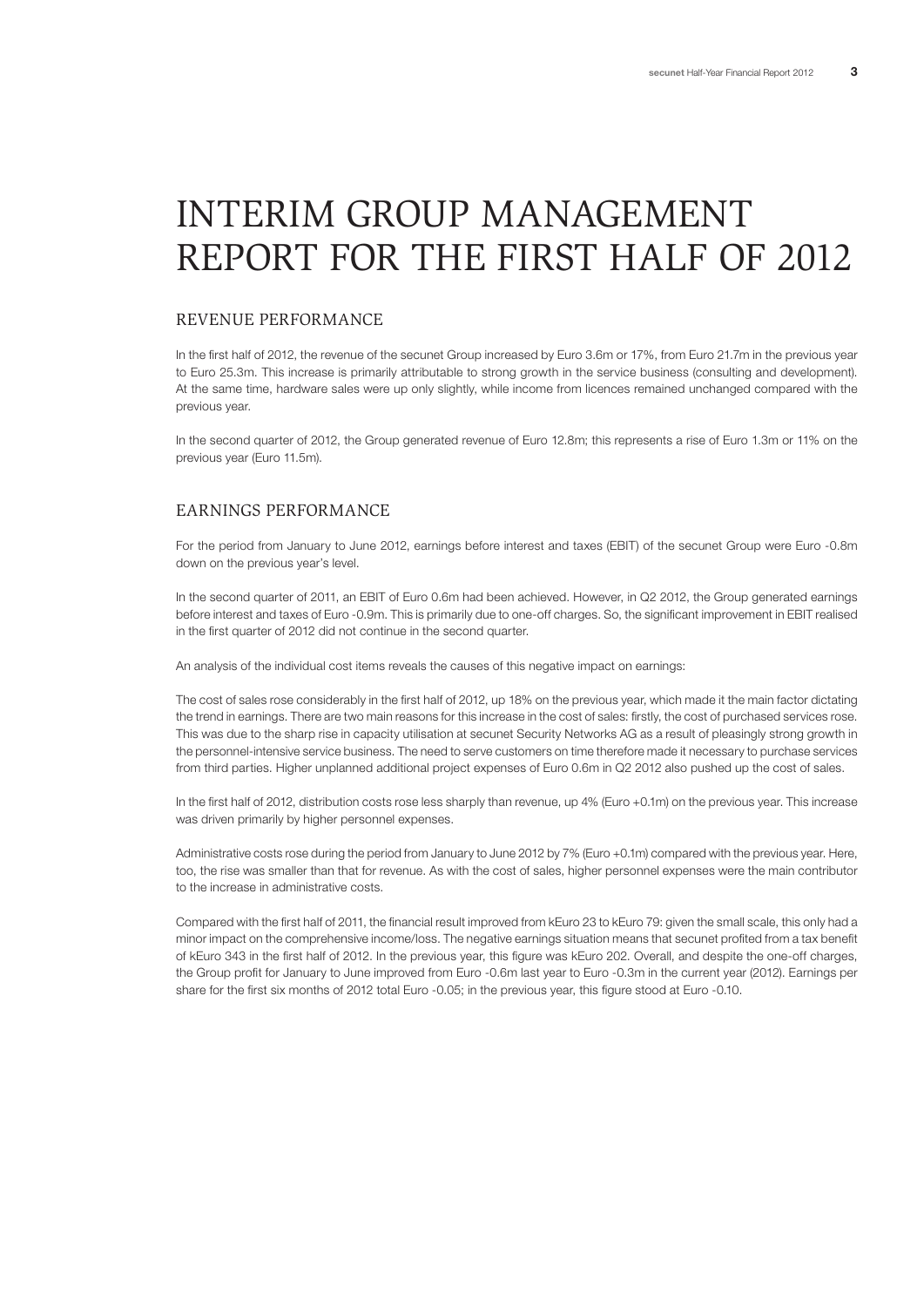#### SEGMENT REPORTING

The organisational structure and therefore the segments of secunet Security Networks AG correspond to the respective target customer groups:

the Public Sector division, with the High Security (*SINA*) and Government business units, supplies the military and international organisations as well as federal, state and municipal authorities and administrations with the *SINA* crypto product line and IT security solutions.

The Private Sector division addresses the specific IT security needs of companies in the private sector in general through the Business Security business unit as well as the specific IT security needs of manufacturers and suppliers in the automotive industry through the Automotive Security business unit.

The increase in revenue in the secunet Group in the first half of 2012 is mainly attributable to strong growth in the Business Security business unit, where revenue rose by Euro 2.5m from Euro 2.8m in the first half of 2011 to Euro 5.3m during the same reporting period of the current year. This strong growth in revenue (up 87%) is due to several major consulting and development projects in Mobile Security. Business Security's contribution to EBIT was positive, at Euro 0.5m (previous year: Euro -0.2m).

The Automotive Security business unit also generated decent growth, though not on the same level: revenue rose by 34% from Euro 0.8m for the period from January to June 2011 to Euro 1.1m for the same period in the current year, 2012. The Automotive Security business unit is included under "Other segments" due to its size. The contribution to EBIT was negative (Euro -0.4m).

The High Security (*SINA* product line) and Government business units, which serve public sector consumers, each achieved 8% growth in revenue. This growth is set to improve significantly in both business units in the second half of the year as the procurement processes and projects of public sector customers tend primarily to be concluded and accounted for in this period.

In the Government business unit, revenue in the first half of the year rose from Euro 7.9m in the previous year to Euro 8.6m in the current year, 2012. The segment's contribution to EBIT was Euro 1.1m.

The revenue for the period from January to June 2012 in the High Security business unit stood at Euro 10.3m in the current year after Euro 9.6m in 2011. The segment's EBIT, at Euro -1.9m, was down Euro 0.2m on the previous year.

# ORDER BOOK

As at 30 June 2012, the value of the secunet Group's order book stood at Euro 38.0m. This constitutes a 26% rise on the previous year's value of Euro 30.1m. The order book contains a large number of small to medium-sized projects as well as several large orders in every business unit. The latter largely accounted for the significant increase and will continue to have a positive effect on the development of Group revenue in the medium term.

## ASSETS AND FINANCIAL POSITION

The balance sheet of secunet Security Networks AG revealed the following changes compared with the figures as at 31 December 2011:

- Trade and intercompany receivables were down by Euro 1.4m.
- At the same time, payables fell by Euro 4.8m.
- Provisions decreased by Euro 1.2m: this continued to be affected by payment of the variable compensation components in the first quarter.
- Inventories increased by Euro 0.6m.
- Tax assets rose by Euro 0.8m due to tax prepayments.
- The aforementioned changes produced a decline in cash and cash equivalents of Euro 6.2m compared to the figure as at 31 December 2011.

secunet has not taken out any loans and therefore has a debt/equity ratio of 0%.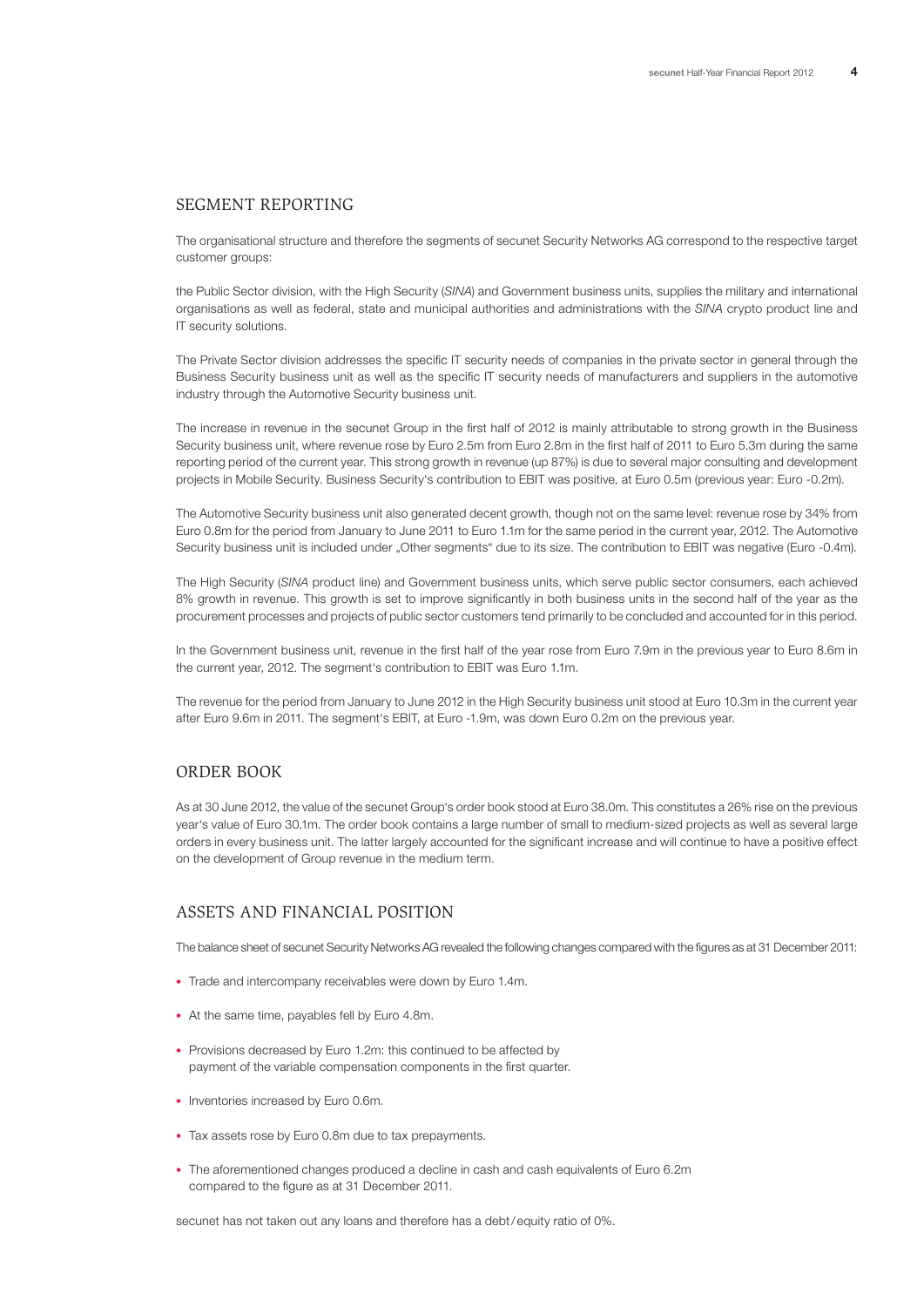#### CASHFLOW

Cash flow from operating activities totalled Euro -5.9m for the period from January to June 2012, after Euro -2.4m in the same period of the previous year. Cash flow in the first 6 months was governed primarily by the reduction in liabilities. The main reason for the lower cash flow compared with the previous year is the higher accumulation of receivables as a result of the increased revenues.

#### INVESTMENTS

secunet's capital expenditure is mainly for the purchase and replacement of hardware, software and other business equipment. After kEuro 454 in the first half of 2011, the investments in the same period of 2012 were relatively unchanged at kEuro 465.

## EMPLOYEES

As at 30 June 2012, the number of secunet Group employees was 282. This represents an increase in headcount of seven employees or 3% compared with the same period in the previous year.

#### OPPORTUNITIES AND RISKS

Since the end of the 2011 financial year there has been no change in the principal opportunities and risks as described in the Annual Report for 2011.

#### OUTLOOK

Compared with the time the 2011 Annual Financial Statements were prepared (March 2012), the estimates concerning demand and sales potentials made by the Management Board of secunet Security Networks AG are unchanged. Customers' needs remain high, and corresponding sales successes are expected. The Management Board is therefore standing by its outlook for 2012: Group revenue of approximately Euro 60m and EBIT of approximately Euro 5m are anticipated.

This half-year report contains statements regarding the future performance of secunet Security Networks AG and economic and political developments. These statements are opinions that we have formed based on the information currently available to us. Should the assumptions on which these statements are based not be applicable or should further risks arise, the actual results may deviate from the results currently expected. We cannot therefore offer any guarantee as to the accuracy of these statements.

Essen, 2 August 2012

Dr Rainer Baumgart **National Communist Communist Communist Communist Communist Communist Communist Communist Communist Communist Communist Communist Communist Communist Communist Communist Communist Communist Communist Com**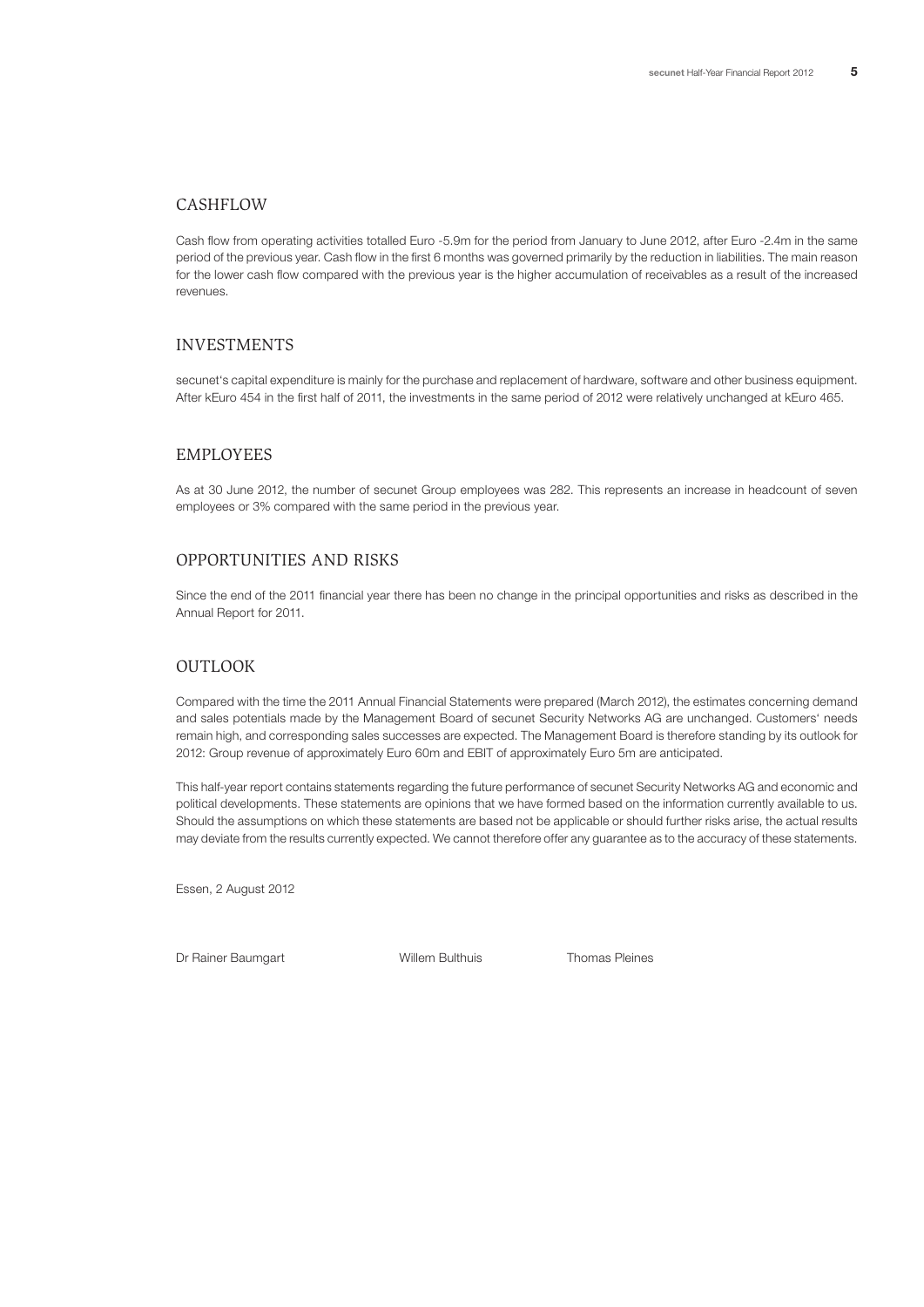# Condensed consolidated interim financial statements for the first half of 2012

CONSOLIDATED BALANCE SHEET OF SECUNET SECURITY NETWORKS AG (IFRS) AS AT 30 JUNE 2012

| <b>Assets</b><br>in Euro          | 30 June 2012     | 31 Dec 2011   |
|-----------------------------------|------------------|---------------|
| <b>Current assets</b>             |                  |               |
| Cash and cash equivalents         | 11,405,969.18    | 17,636,344.27 |
| Trade receivables                 | 17, 144, 767. 05 | 18,756,758.11 |
| Intercompany receivables          | 1,084,628.41     | 840,216.64    |
| Inventories                       | 2,722,764.03     | 2,135,770.05  |
| Other current assets              | 385,345.97       | 242,813.08    |
| Current tax assets                | 1,153,233.58     | 305,988.00    |
| <b>Total current assets</b>       | 33,896,708.22    | 39,917,890.15 |
|                                   |                  |               |
| Non-current assets                |                  |               |
| Property, plant and equipment     | 1,544,586.00     | 1,611,952.00  |
| Intangible assets                 | 133,987.00       | 167,412.00    |
| Goodwill                          | 2,950,000.00     | 2,950,000.00  |
| Non-current financial instruments | 1,332,221.96     | 1,279,719.00  |
| Deferred taxes                    | 633,777.60       | 308,218.16    |
| Total non-current assets          | 6,594,572.56     | 6,317,301.16  |
|                                   |                  |               |
|                                   |                  |               |

| <b>Total assets</b> | 40,491,280.78 | 46,235,191.31 |
|---------------------|---------------|---------------|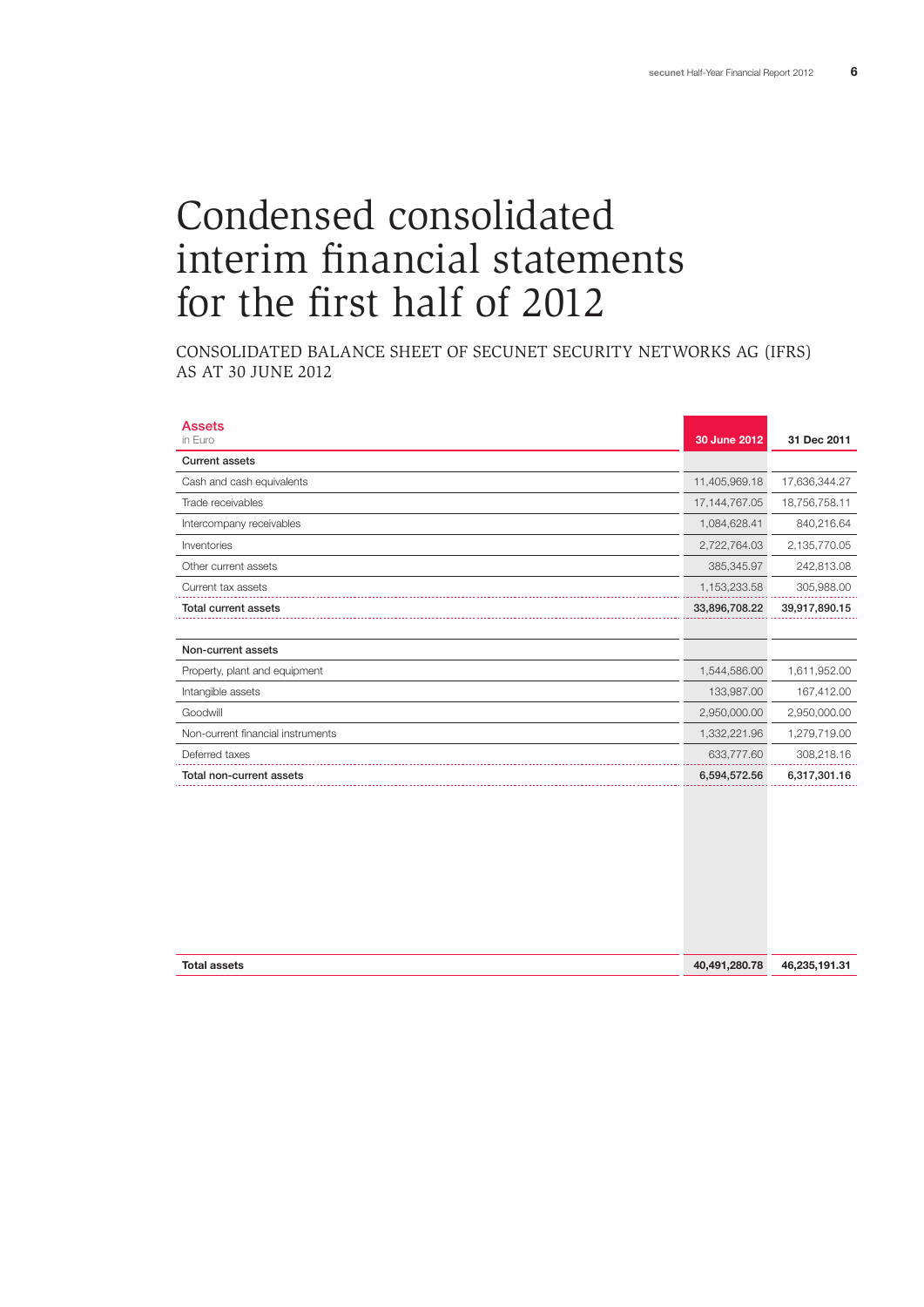a na mata

| <b>Liabilities</b><br>in Euro               | 30 June 2012  | 31 Dec 2011     |
|---------------------------------------------|---------------|-----------------|
| <b>Current liabilities</b>                  |               |                 |
| Trade payables                              | 3,693,970.06  | 6,818,482.33    |
| Other provisions                            | 4,075,443.22  | 5,255,138.72    |
| Current tax liabilities                     | 50,133.63     | 210,667.59      |
| Other current liabilities                   | 1,163,385.58  | 2,860,017.92    |
| Prepaid expenses and deferred income        | 1,570,712.28  | 912,444.88      |
| <b>Total current liabilities</b>            | 10,553,644.77 | 16,056,751.44   |
| Non-current liabilities                     |               |                 |
| Deferred taxes                              | 255,139.18    | 276,538.24      |
| Provisions for pensions                     | 2,218,738.00  | 2,097,460.00    |
| Other provisions                            | 98,999.00     | 98,999.00       |
| Total non-current liabilities               | 2,572,876.18  | 2,472,997.24    |
| Equity                                      |               |                 |
| Subscribed capital                          | 6,500,000.00  | 6,500,000.00    |
| Capital reserves                            | 21,922,005.80 | 21,922,005.80   |
| Treasury shares                             | $-103,739.83$ | -103,739.83     |
| Group loss carryforward                     | $-604,710.30$ | $-3,309,090.15$ |
| Group profit/loss                           | $-342,607.94$ | 2,704,379.85    |
| Accumulated other comprehensive income/loss | $-6,187.90$   | $-8,113.04$     |
| <b>Total equity</b>                         | 27,364,759.83 | 27,705,442.63   |
| <b>Total liabilities</b>                    | 40,491,280.78 | 46,235,191.31   |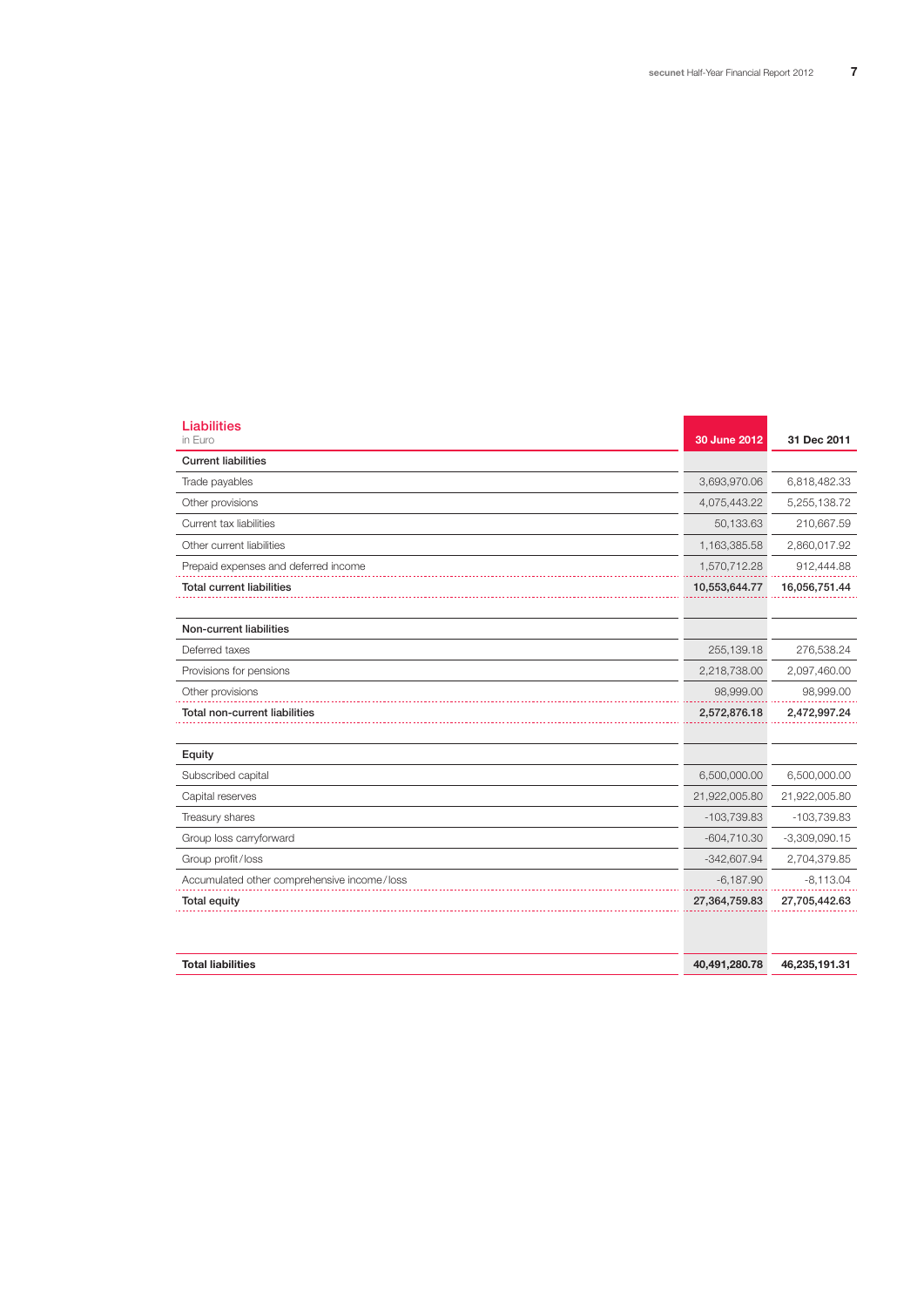# CONSOLIDATED INCOME STATEMENT OF SECUNET SECURITY NETWORKS AG (IFRS) FOR THE PERIOD FROM 1 JANUARY 2012 TO 30 JUNE 2012

| in Euro                                                          | 01 Apr-<br>30 June 2012 | 01 Apr-<br>30 June 2011 | $01$ Jan-<br>30 June 2012 | $01$ Jan-<br>30 June 2011 |
|------------------------------------------------------------------|-------------------------|-------------------------|---------------------------|---------------------------|
| Revenue                                                          | 12,780,492.27           | 11,495,387.05           | 25,306,654.94             | 21,738,897.76             |
| Cost of sales                                                    | $-11,476,012.00$        | $-8,827,881.51$         | $-21,452,934.82$          | -18,200,735.79            |
| <b>Gross profit on sales</b>                                     | 1,304,480.27            | 2,667,505.54            | 3,853,720.12              | 3,538,161.97              |
|                                                                  |                         |                         |                           |                           |
| Selling expenses                                                 | $-1,381,665.08$         | $-1,348,704.00$         | $-2,875,129.12$           | $-2,760,056.26$           |
| General administration costs                                     | $-835,718.25$           | $-727,690.60$           | $-1,743,300.29$           | $-1,624,452.56$           |
| Other operating expenses                                         | 0.00                    | $-31.00$                | 0.00                      | $-1,007.00$               |
| Earnings from operating activities                               | $-912,903.06$           | 591,079.94              | -764,709.29               | $-847,353.85$             |
|                                                                  |                         |                         |                           |                           |
| Earnings before interest and income tax                          | $-912,903.06$           | 591,079.94              | -764,709.29               | $-847,353.85$             |
| Interest income                                                  | 37,723.22               | 22.088.47               | 80,594.80                 | 46,195.84                 |
| Interest expense                                                 | $-621.62$               | $-1,021.18$             | $-1,571.76$               | $-2,308.02$               |
| Foreign currency gains/losses                                    | 0.00                    | $-15,678.64$            | 0.00                      | $-21,091.30$              |
|                                                                  |                         |                         |                           |                           |
| Earnings before tax                                              | $-875,801.46$           | 596,468.59              | $-685,686.25$             | $-824,557.33$             |
|                                                                  |                         |                         |                           |                           |
| Income taxes                                                     | 409,298.28              | $-172,663.30$           | 343,078.31                | 202,017.55                |
|                                                                  |                         |                         |                           |                           |
| Group profit/loss for the period                                 | $-466,503.18$           | 423,805.29              | $-342,607.94$             | $-622,539.78$             |
|                                                                  |                         |                         |                           |                           |
| Earnings per share (diluted and undiluted)                       | $-0.07$                 | 0.07                    | $-0.05$                   | $-0.10$                   |
| Average number of shares outstanding (diluted, undiluted, units) | 6,459,502               | 6,459,502               | 6,459,502                 | 6,459,502                 |

# Consolidated STATEMENT OF COMPREHENSIVE INCOME OF SECUNET SECURITY NETWORKS AG (IFRS) FOR THE PERIOD FROM 1 JANUARY 2012 TO 30 JUNE 2012

| in Euro                                                                       | $01$ Apr $-$<br>30 June 2012 | $01$ Apr $-$<br>30 June 2011 | $01$ Jan-<br>30 June 2012 | $01$ Jan-<br>30 June 2011 |
|-------------------------------------------------------------------------------|------------------------------|------------------------------|---------------------------|---------------------------|
| Group profit/loss for the period                                              | $-466.503.18$                | 423.805.29                   | $-342.607.94$             | -622.539.78               |
| Currency conversion differences<br>(change not recognised in profit and loss) | $-5.388.16$                  | $-6.862.07$                  | 1.925.14                  | 14.214.70                 |
| Comprehensive income/loss                                                     | -471,891.34                  | 416.943.22                   | $-340.682.80$             | $-608,325.08$             |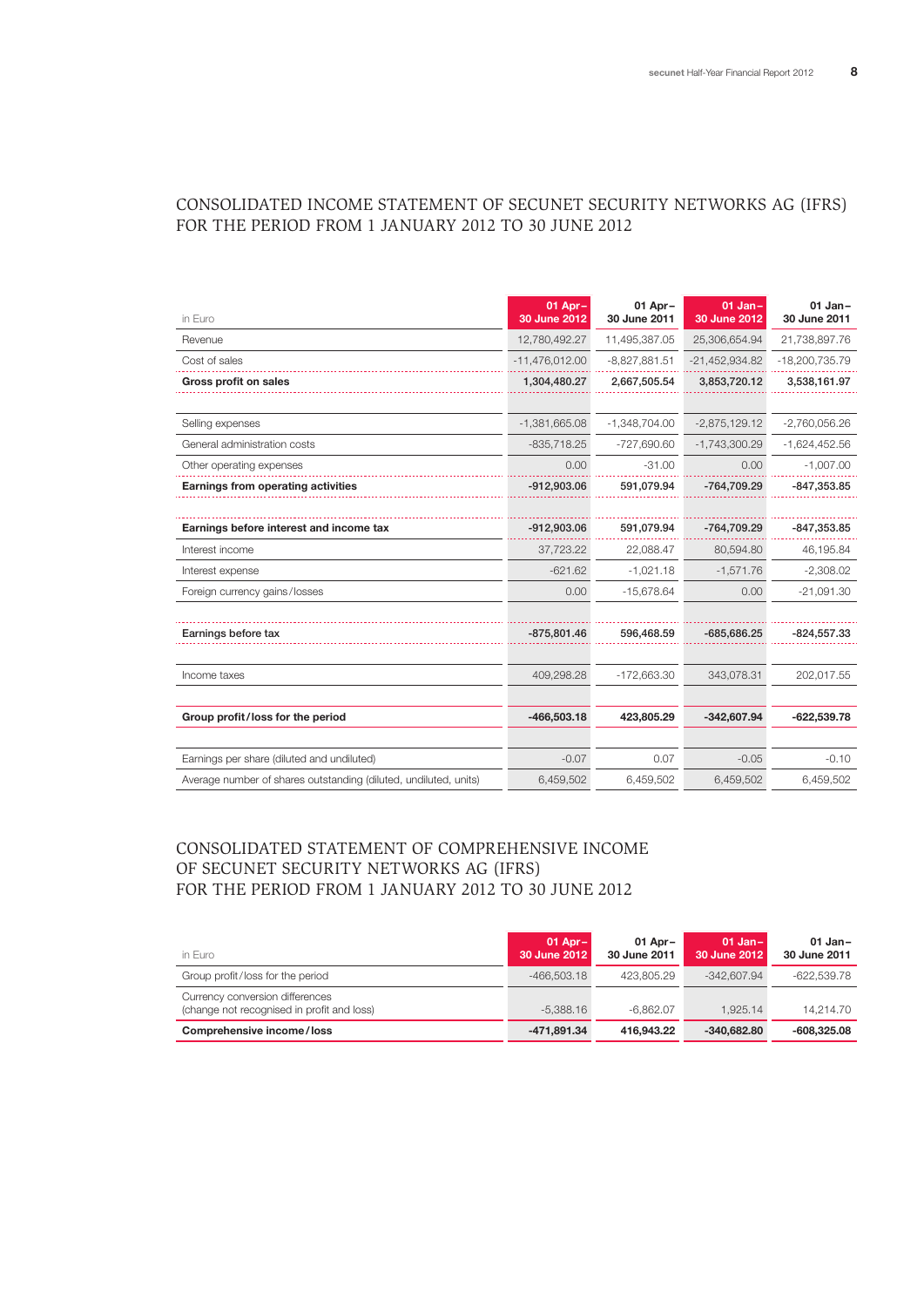# consolidated CASH FLOW STATEMENT OF SECUNET SECURITY NETWORKS AG FOR THE PERIOD FROM 1 JANUARY 2012 TO 30 JUNE 2012

| in Euro                                                                                       | $01$ Jan-<br>30 June 2012 | $01$ Jan-<br>30 June 2011 |
|-----------------------------------------------------------------------------------------------|---------------------------|---------------------------|
| Cash flow from operating activities                                                           |                           |                           |
| Earnings before tax (EBT)                                                                     | $-685.686.25$             | $-824,557.33$             |
| Depreciation and amortisation                                                                 | 513,566.42                | 484,033.68                |
| Change in provisions                                                                          | $-1,058,417.50$           | $-2,144,795.94$           |
| Book gains/losses (net) on the sale of intangible assets and of property, plant and equipment | 0.00                      | 1,007.00                  |
| Interest result                                                                               | $-79.023.04$              | $-43.887.82$              |
| Change in receivables and other assets                                                        | 638,052.42                | 5,979,059.44              |
| Change in payables and deferred income                                                        | $-4,162,898.82$           | $-4,581,311.65$           |
| Tax paid                                                                                      | $-1,011,659.73$           | $-1,229,321.18$           |
| Net cash generated from operating activities                                                  | $-5,846,066.50$           | $-2,359,773.80$           |
|                                                                                               |                           |                           |
| Cash flow from investing activities                                                           |                           |                           |
| Purchase of intangible assets and of property, plant and equipment                            | $-412,775.42$             | $-401,449.53$             |
| Purchase of financial assets                                                                  | $-52,502.96$              | $-52,502.98$              |
| Net cash generated from investment activities                                                 | -465,278.38               | $-453,952.51$             |
|                                                                                               |                           |                           |
| Cash flow from financing activities                                                           |                           |                           |
| Interest received                                                                             | 80,594.80                 | 47,662.50                 |
| Interest paid                                                                                 | $-1,571.76$               | $-2,308.02$               |
| Cash generated from financing activities                                                      | 79,023.04                 | 45,354.48                 |
| Effects of exchange rate changes on cash and cash equivalents                                 | 1,946.75                  | 10,540.69                 |
| Changes in cash and cash equivalents                                                          | $-6,230,375.09$           | $-2,757,831.14$           |
| Cash and cash equivalents at the beginning of the period                                      | 17,636,344.27             | 14,344,166.94             |
| Cash and cash equivalents at the end of the period                                            | 11,405,969.18             | 11,586,335.80             |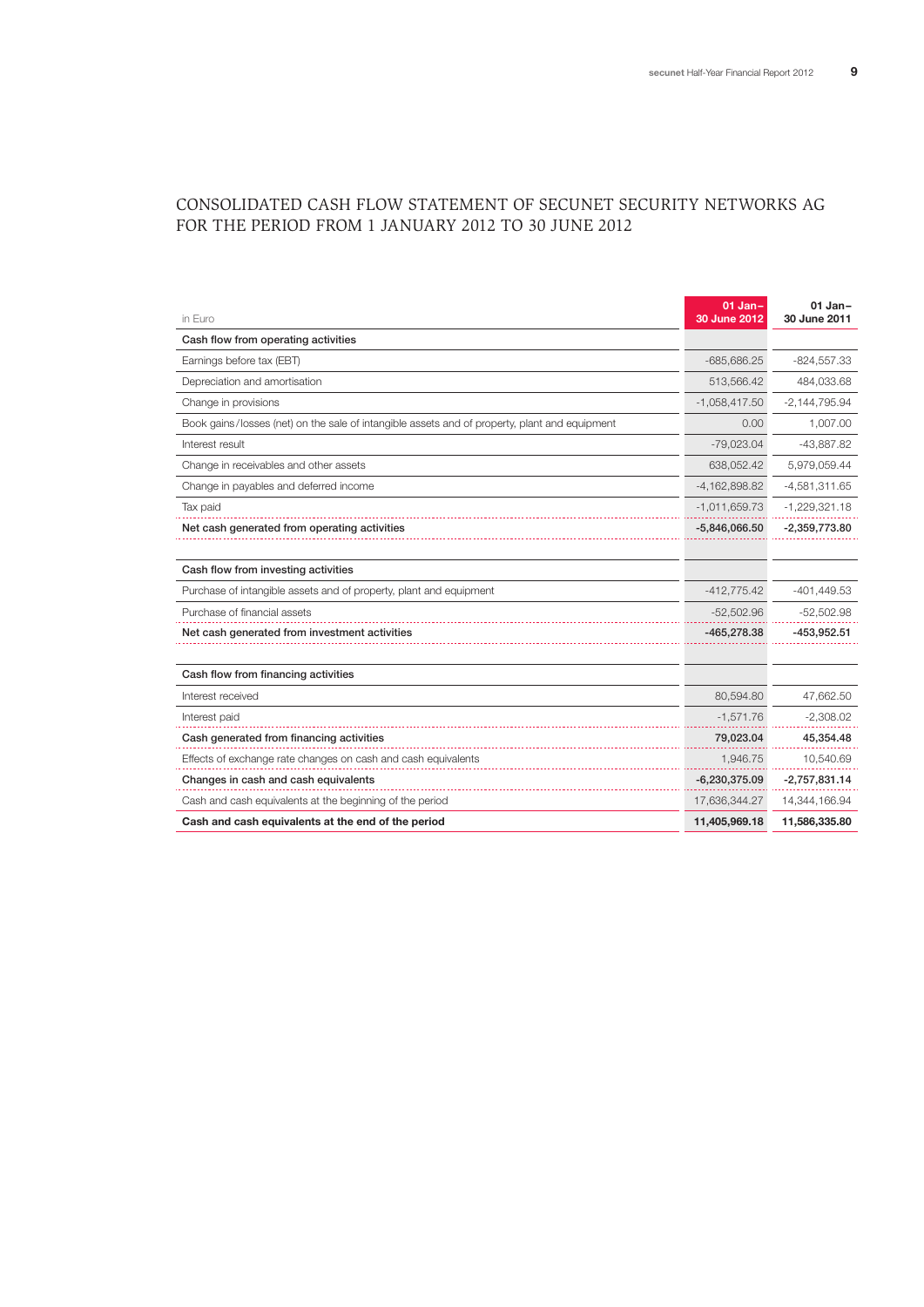# CONSOLIDATED STATEMENT OF CHANGES IN EQUITY OF SECUNET SECURITY NETWORKS AG (IFRS) FOR THE PERIOD FROM 1 JANUARY 2011 TO 30 JUNE 2012

| in Euro                                            | <b>Share</b><br>capital | Capital<br>reserves | <b>Treasurv</b><br>shares | <b>Net</b><br>accumulated<br>losses | Accumulated<br>other<br>compre-<br>hensive<br>income/loss | Total         |
|----------------------------------------------------|-------------------------|---------------------|---------------------------|-------------------------------------|-----------------------------------------------------------|---------------|
| Equity at 31 Dec 2010                              | 6,500,000.00            | 21,922,005.80       | -103,739.83               | $-3.309.090.15$                     | 6,137.45                                                  | 25,015,313.27 |
| Comprehensive income/loss<br>01 Jan – 30 June 2011 |                         |                     |                           | $-622.539.78$                       | 14.214.70                                                 | $-608.325.08$ |
| Equity at 30 Jun 2011                              | 6,500,000.00            | 21,922,005.80       | -103,739.83               | -3.931.629.93                       | 20.352.15                                                 | 24,406,988.19 |
| Comprehensive income/loss<br>01 July - 30 Dec 2011 |                         |                     |                           | 3.326.919.63                        | -28.465.19                                                | 3.298.454.44  |
| Equity at 31 Dec 2011                              | 6,500,000.00            | 21.922.005.80       | -103.739.83               | -604.710.30                         | $-8.113.04$                                               | 27,705,442.63 |
| Comprehensive income/loss<br>01 Jan - 30 June 2012 |                         |                     |                           | $-342.607.94$                       | 1.925.14                                                  | $-340.682.80$ |
| Equity at 30 June 2012                             | 6,500,000,00            | 21.922.005.80       | $-103,739.83$             | $-947,318.24$                       | $-6.187.90$                                               | 27.364.759.83 |
|                                                    |                         |                     |                           |                                     |                                                           |               |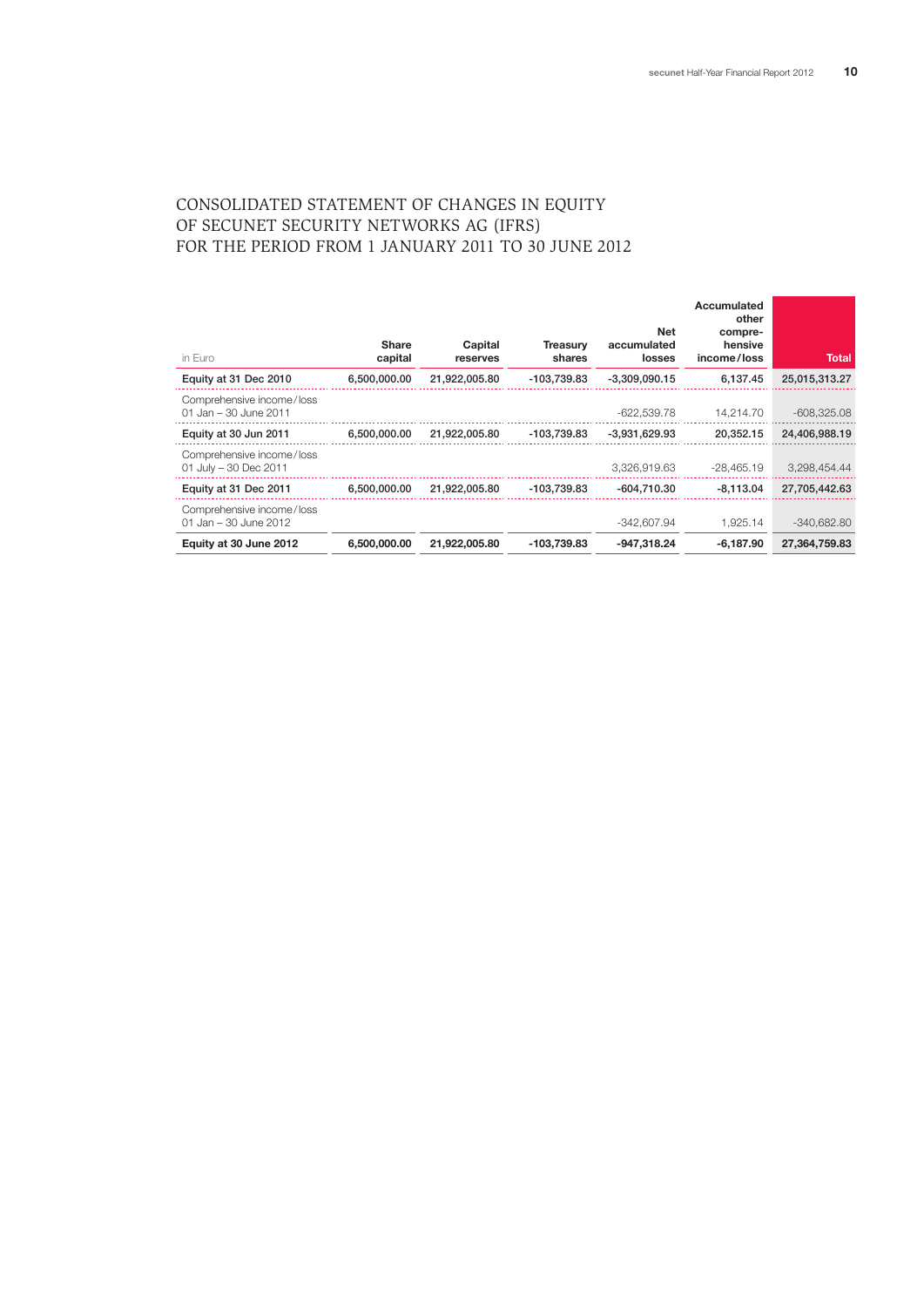# Explanatory report

The half-year financial report of secunet Security Networks dated 30 June 2012 was compiled in accordance with the International Accounting Standard (IAS) 34 "Interim Report". This half-yearly report is condensed. It is to be read in conjunction with the IFRS consolidated financial statements dated 31 December 2011 (Consolidated Financial Statements). This half-yearly report was approved by the Board of secunet Security Networks AG on 2 August 2012.

# ACCOUNTING PRINCIPLES

The consolidation principles and currency translation method for the period from 1 January to 30 June 2012 were in accordance with those in the Company's consolidated financial statements for the 2011 financial year. The accounting and valuation methods were retained. The consolidated financial statements of secunet Security Networks AG as at 31 December 2011 were produced on the basis of Articles 315 and 315a of the German Commercial Code (HGB) and in accordance with the International Financial Reporting Standards (IFRS) as they are to be applied in the European Union.

The figures shown in the consolidated balance sheet, consolidated income statement, consolidated statement of comprehensive income, consolidated cash flow statement and consolidated statement of changes in equity correspond to the normal course of business at secunet and do not include any extraordinary items.

A tax rate of 32.28% applies to the calculation of income taxes for national companies. Calculation of tax payable on income for foreign companies is based on the relevant rates of tax for those countries.

The preparation of the half-yearly report requires a series of assumptions and estimates on the part of the management. As a result, it is possible that the figures reported in the interim report deviate from the actual figures.

## CONSOLIDATED GROUP

In addition to secunet Security Networks, all subsidiaries whose financial and operating policies secunet has the power to govern are included in the consolidated financial statements. In the reporting period and in the 2011 financial year, there were no minority interests in equity or in the profit or loss for the respective period.

Compared with 31 December 2011, the consolidated group was unchanged as at 30 June 2012. The two consolidated subsidiaries secunet s.r.o., Prague, Czech Republic, and secunet SwissIT AG, Solothurn, Switzerland, are in liquidation.

# TREASURY SHARES

As at 30 June 2012 the Company held 30,498 treasury shares, the same figure as at 31 December 2011; this equates to 0.5% of its share capital.

### SEGMENT REPORTING

The secunet Group is divided into the Public Sector division, made up of the High Security and Government business units, and the Private Sector division, made up of the Business Security and Automotive Security business units. The High Security, Government and Business Security business units are shown separately for the purposes of segment reporting, as they meet at least one of the quantitative thresholds defined in IFRS 8.13. The Automotive Security business unit does not meet any of the quantitative thresholds laid down in IFRS 8.13 and is therefore reported together with overheads under "Other segments".

The High Security business unit addresses the highly complex security requirements of authorities, the military and international organisations. At the core of its offering is the Secure Inter-Network Architecture, *SINA*, developed in conjunction with the German Federal Office for Information Security (Bundesamt für Sicherheit in der Informationstechnik, BSI).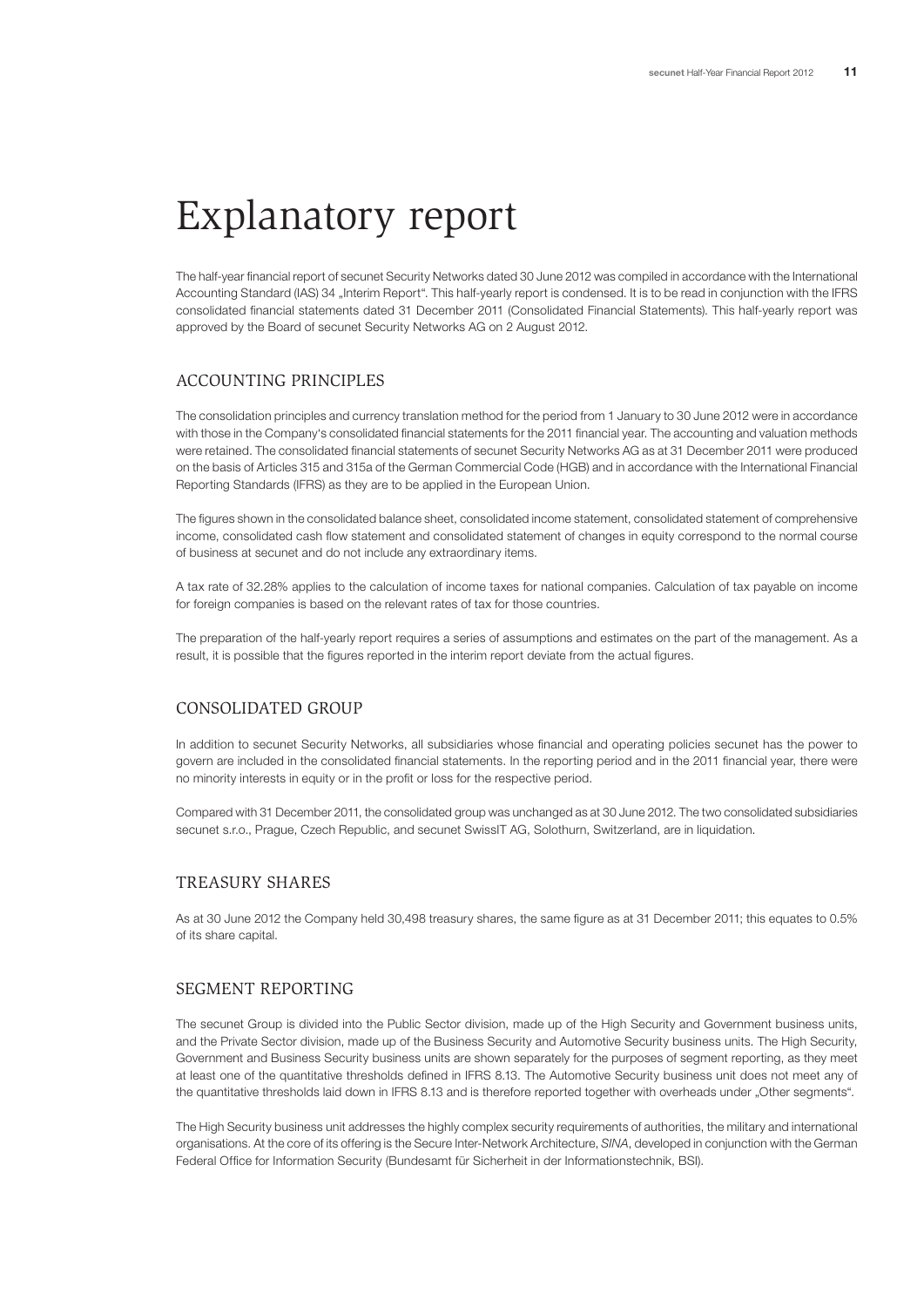The Government business unit supports authorities in Germany and abroad in all areas relating to e-Government solutions and IT security. These include biometric solutions and sovereign documents, health services (e-health), security validation and secure web solutions. This business unit operates a BSI-certified evaluation laboratory for IT conformity.

The staff of the Business Security business unit focus on security issues affecting industrial companies. Its product line includes identity management systems, qualified mass signature solutions for electronic invoicing, public key infrastructures and network security. In all areas, analyses, consulting and complete solutions are tailored to each customer's specific requirements.

The Automotive Security business unit deals with the IT security issues facing automotive manufacturers. With more and more vehicle functions now being computerised, it is becoming increasingly important for both automotive manufacturers and suppliers to ensure that built-in hardware and software components are protected against unauthorised changes.

| Segment report<br>H <sub>1</sub> 2012<br>in kEuro | <b>Business</b><br><b>Security</b> | Government | High<br><b>Security</b> | Other<br><b>Segments</b> | <b>Reconciliation</b> | secunet<br>H1 2012 |
|---------------------------------------------------|------------------------------------|------------|-------------------------|--------------------------|-----------------------|--------------------|
| Segment revenue                                   | 5,328                              | 8,560      | 10,311                  | 1,108                    | 0                     | 25,307             |
| Cost of sales                                     | $-3,761$                           | $-6,371$   | $-10,159$               | $-1,161$                 | 0                     | $-21,453$          |
| Distribution costs                                | $-693$                             | $-562$     | $-1,404$                | $-216$                   | 0                     | $-2,875$           |
| Administrative costs                              | $-419$                             | $-527$     | $-677$                  | $-120$                   | $\circ$               | $-1,743$           |
| Segment result (EBIT)                             | 455                                | 1,099      | $-1,930$                | $-389$                   | $\circ$               | $-765$             |
| Interest result                                   |                                    |            |                         |                          |                       | 79                 |
| Foreign currency gains/losses                     |                                    |            |                         |                          |                       | $\circ$            |
| Group profit before tax                           |                                    |            |                         |                          |                       | $-686$             |
|                                                   |                                    |            |                         |                          |                       |                    |
| Goodwill                                          | 838                                | 773        | 1,339                   | 0                        | 0                     | 2,950              |
|                                                   |                                    |            |                         |                          |                       |                    |

| Segment report<br>H <sub>1</sub> 2011<br>in kEuro | <b>Business</b><br><b>Security</b> | Government | High<br><b>Security</b> | Other<br>Segments | <b>Reconciliation</b> | secunet<br>H1 2011 |
|---------------------------------------------------|------------------------------------|------------|-------------------------|-------------------|-----------------------|--------------------|
| Segment revenue                                   | 2,847                              | 7,907      | 9,552                   | 824               | 609                   | 21,739             |
| Cost of sales                                     | $-1,992$                           | $-6,128$   | $-9,413$                | $-952$            | 284                   | $-18,201$          |
| Distribution costs                                | $-644$                             | $-597$     | $-1,282$                | $-238$            | 0                     | $-2,761$           |
| Administrative costs                              | $-396$                             | $-490$     | $-602$                  | $-137$            | 0                     | $-1,625$           |
| Segment result (EBIT)                             | $-185$                             | 692        | $-1,745$                | $-503$            | 893                   | $-848$             |
| Interest result                                   |                                    |            |                         |                   |                       | 44                 |
| Foreign currency gains/losses                     |                                    |            |                         |                   |                       | $-21$              |
| Group profit before tax                           |                                    |            |                         |                   |                       | $-825$             |
|                                                   |                                    |            |                         |                   |                       |                    |
| Goodwill                                          | 838                                | 773        | 1,339                   | 0                 | 0                     | 2,950              |

At the end of the 2011 financial year, changes were made to how revenue in the business units is reported. Up until 2010, external revenue in which multiple business units were involved was divided up. From the 2011 Annual Financial Statements onwards, revenue will remain within the invoicing segment. The costs arising in other business units will be offset as a credit entry within the cost of sales.

In order to enable comparison with the previous year's figures, the following overview contains a reconciliation of the segment revenue and the cost of sales for the current table with the previous year's table: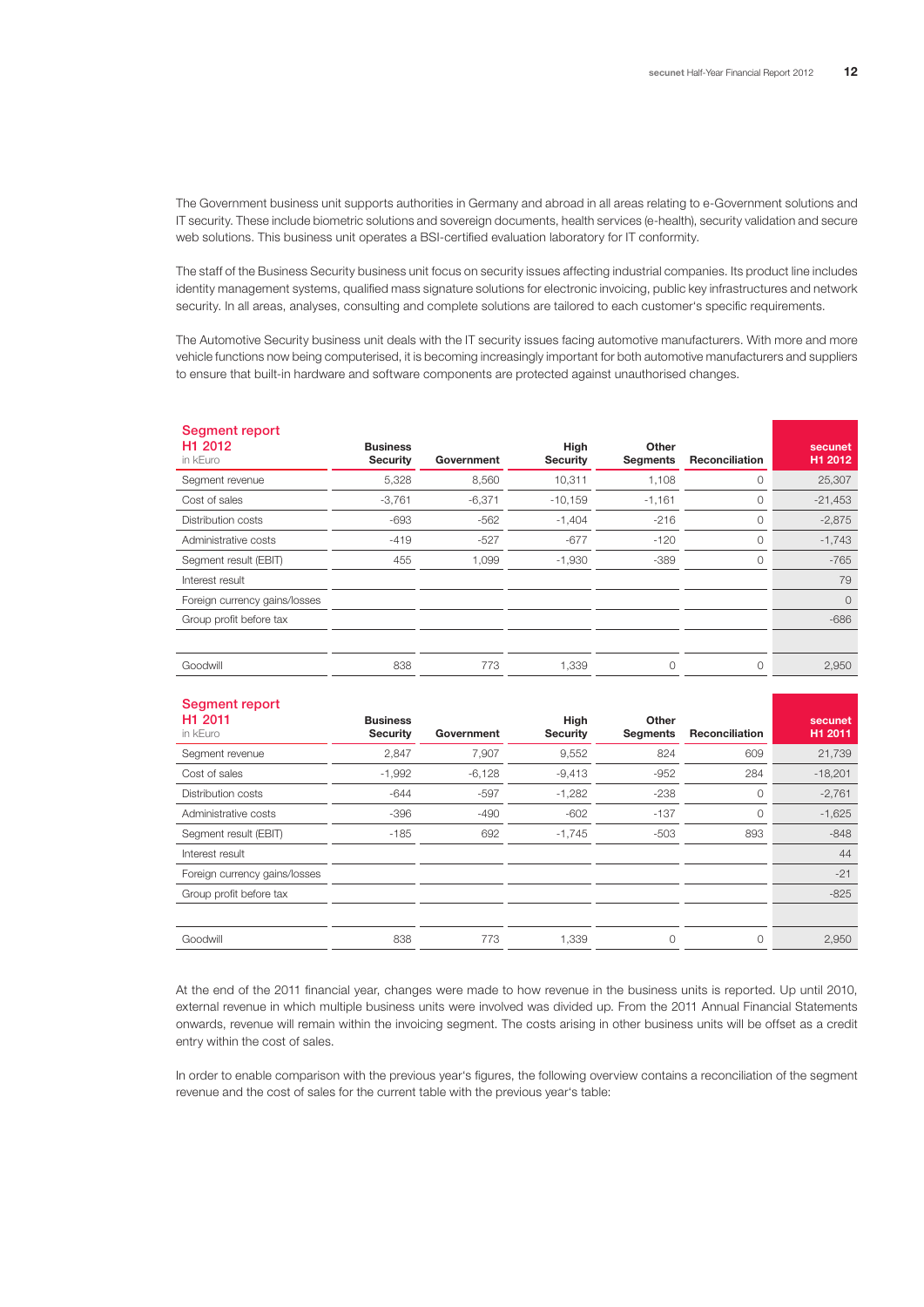| in kEuro                                       | <b>Business</b><br><b>Security</b> | Government | High<br><b>Security</b> | Other<br><b>Seaments</b> | Reconciliation | secunet   |
|------------------------------------------------|------------------------------------|------------|-------------------------|--------------------------|----------------|-----------|
| Segment revenue                                | 2.847                              | 7.907      | 9,552                   | 824                      | 609            | 21,739    |
| Segment-internal allocations                   | 668                                | $-482$     | $-153$                  | $-33$                    | 0              | $\Omega$  |
| Segment revenue as stated<br>the previous year | 3.515                              | 7.425      | 9.399                   | 791                      | 609            | 21,739    |
| Cost of sales                                  | $-1,992$                           | $-6.128$   | $-9.413$                | $-952$                   | 284            | $-18.201$ |
| Segment-internal allocations                   | $-668$                             | 482        | 153                     | 33                       | 0              | $\Omega$  |
| Cost of sales as stated the<br>previous year   | $-2.660$                           | $-5.646$   | $-9.260$                | $-919$                   | 284            | $-18.201$ |

The transfer prices are essentially in line with the prices for third-party transactions.

Reconciliation primarily involves the elimination of intra-group assets, liabilities, expenses and income. The accounting principles for the segments are identical to those used for the consolidated financial statements. Using apportionments, expenses (e.g. overhead costs) that are not directly allocable to the reportable segments are allocated to the reportable segments. The segments are managed on the basis of the segment result.

With the exception of non-essential components, the segments' assets are focused on the domestic market. There were no significant changes to the segment assets as at the reporting date.

## RELATED PARTY DISCLOSURES

The consolidated companies within the secunet Group have an association with their main shareholder, Giesecke & Devrient GmbH, Munich, in the course of their normal business activities. All transactions are conducted in accordance with normal market practice.

In the first six months of 2012, no Management Board members were promised or granted any benefits by a third party in respect of their activity as members of the Management Board. In the first six months of 2012, the members of the Supervisory Board did not receive any other remuneration (over and above the Supervisory Board remuneration as regulated in the Articles of Association of secunet Security Networks) or benefits for services provided personally, in particular consulting and agency services. Neither the members of the Management Board nor the members of the Supervisory Board received any loans from the Company.

### EVENTS AFTER THE END OF THE INTERIM PERIOD

There were no significant events after the reporting date.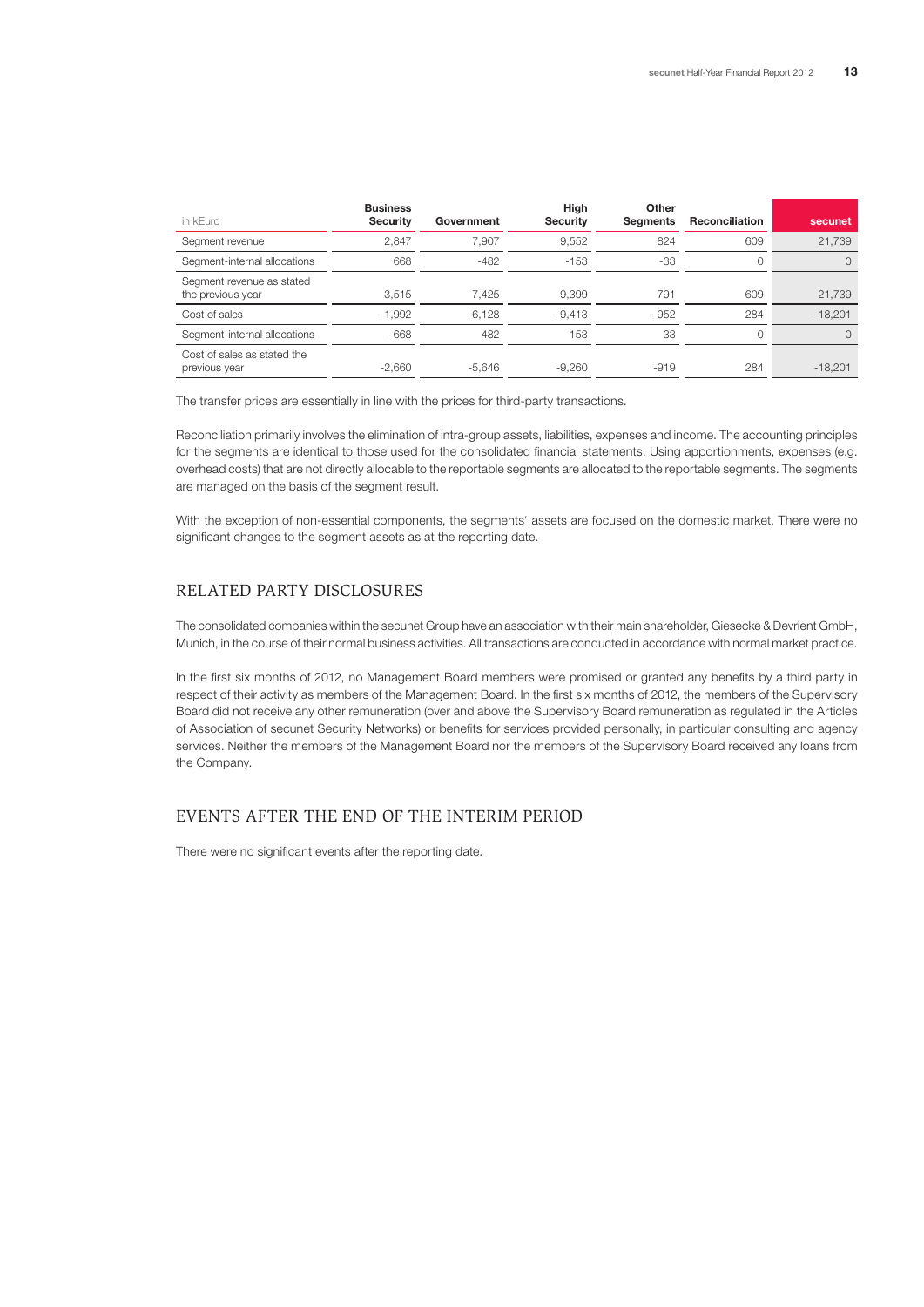# Review Report

## TO SECUNET SECURITY NETWORKS AG

We have reviewed the condensed consolidated interim financial statements of the group, comprising the consolidated balance sheet, the consolidated income statement, the consolidated statement of recognised income and expenses, the consolidated statement of changes in equity, the consolidated cash flow statement and selected explanatory notes, together with the interim group management report of secunet Security Networks AG, Essen, for the period from 1 January to 30 June 2012, which are the components of the 6-month financial report pursuant to Section 37w of the German Securities Trading Act. The company's legal representatives are responsible for the preparation of the condensed consolidated interim financial statements in accordance with the IFRS standards for interim reporting as applicable in the EU, and of the interim management report for the group in accordance with the provisions of the German Securities Trading Act applicable to interim group management reports. Our responsibility is to issue a review report on the condensed consolidated interim financial statements and on the interim group management report based on our review.

We conducted our review of the condensed consolidated interim financial statements and the interim group management report in accordance with the generally accepted standards for the review of financial statements in Germany promulgated by the Institut der Wirtschaftsprüfer (IDW). These standards require that we plan and perform the review to obtain some degree of certainty, through critical evaluation, that the condensed consolidated interim financial statements have been prepared, in all material respects, in accordance with the IFRS applicable to interim financial reporting as they apply in the EU and that the interim group management report has been prepared, in all material respects, in accordance with the provisions of the German Securities Trading Act applicable to interim group management reports. A review is limited primarily to inquiries of company personnel and analytical procedures and thus provides less assurance than an audit. Since, in accordance with the terms of our engagement, we have not performed a financial statement audit, we cannot express an audit opinion.

On the basis of our review, no matters have come to our attention that cause us to presume that the condensed consolidated interim financial statements have not been prepared, in all material respects, in accordance with the IFRS applicable to interim financial reporting as they apply in the EU nor that the interim group management report has not been prepared, in all material respects, in accordance with the provisions of the German Securities Trading Act applicable to interim group management reports.

Essen, 3 August 2012

KPMG AG Wirtschaftsprüfungsgesellschaft

Salzmann Krecher Krecher Auditor Auditor